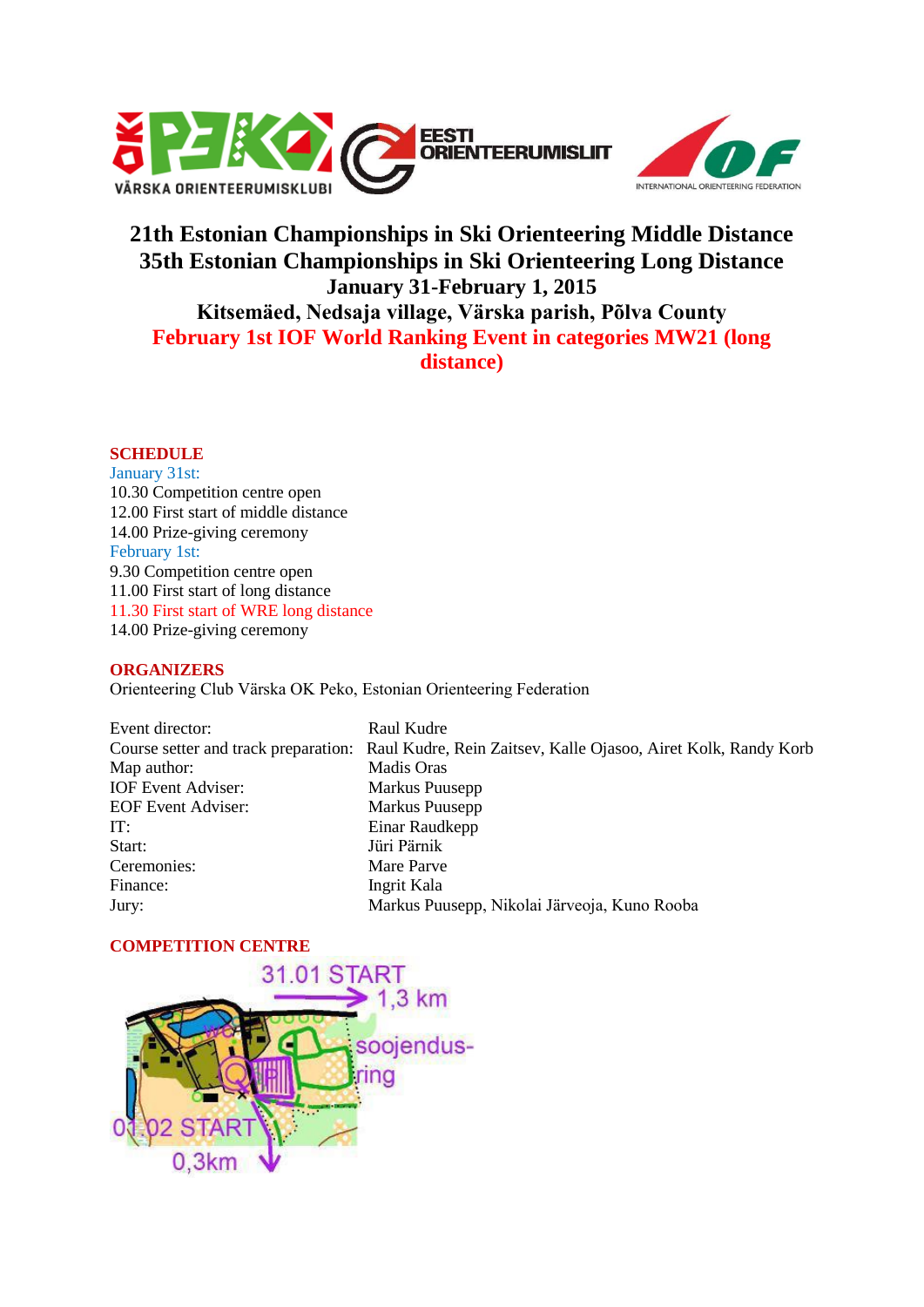Kitsemäed, Nedsaja village, Värska parish, Põlva county. Signs to competition centre from the 9th km of Karisilla-Petseri road. Map: http://kaart.postimees.ee/? zoom=3&lat=6428656.25&lon=693265.625&layers=B00TTT&id=88336

## **CATEGORIES**

Men (M) 14, 16, 18, 20, 21, 35, 45, 55, 65 Women (W) 14, 16, 18, 20, 21, 35, 45, 55 OPEN (registration at the competition centre)

## **MIDDLE DISTANCE**

Start interval 2 minutes. Map size A4, map scale 1:10 000, contour scale 2,5m.

## **LONG DISTANCE**

IOF World Ranking event in categories MW21.

Start interval 2 minutes. Map size A4, map scale 1:10 000 in shorter distances or 1:12 500 in longer distances, contour scale 2,5m.

## **TERRAIN AND MAP**

Terrain is mostly covered with pine forest and areas with young vegetation. Forest takes up around 95% of the terrain. Elevation difference on the terrain is up to 30 meters on one slope. On the terrain there is around 10cm of frozen snow what is covered with 5cm of fresh snow. Marshes can be wet and not frozen.

Track network from sparse to dense.

Värska-Matsuri road and Nedsaja road (marked with black continuos line) which go through the terrain are open to traffic and can be stony.

Map drawn by Madis Oras, ski-orienteering track network planned by Raul Kudre. Previous map: [2013074](http://www.orienteerumine.ee/kaart/kaartshow.php?Kood=2013074)

Map example and snow conditions on January 27th:

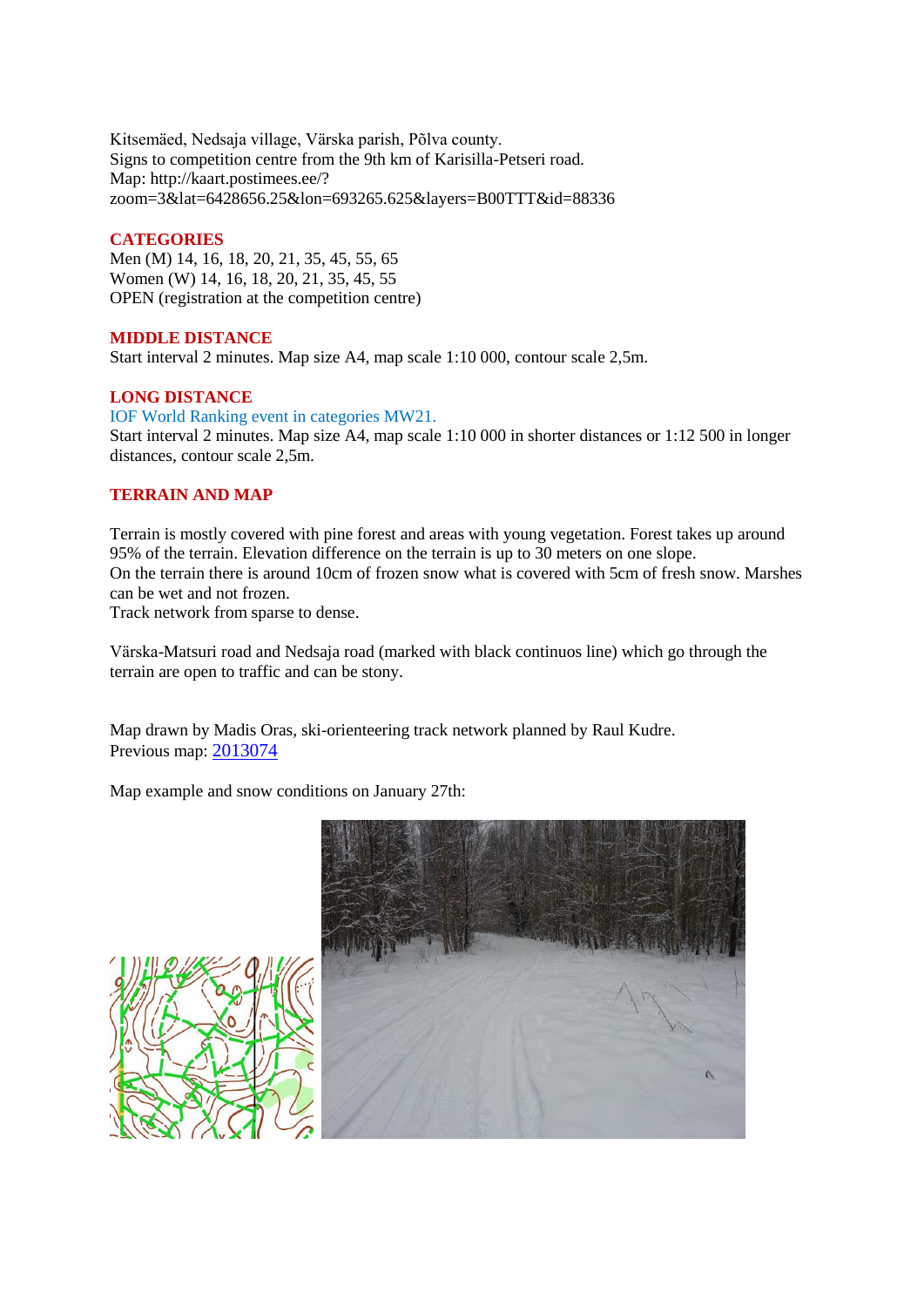#### **TRACK NETWORK**

40km of tracks. 79% scooter tracks (0,8-1,2m wide) 13% skating tracks (1,2-2m wide) 1% dotted tracks (less snow) 7% car roads (black continuous line) (4-5m wide)

First track preparation on January 24th.

# **START**

## **Middle distance:**

Start is 1300m from competition centre. Marked with signs and tapes. Warm-up in competition centre and on the road to the start.

#### **Long distance:**

Start is 300m from competition centre. Marked with signs. Warm-up area in competition centre.

Pre-start is 2 minutes before the start. Competitors can take the map 1 minute before the start. 30 metres to the start-control.

#### **PUNCHING SYSTEM**

Traditional SPORTident punching system will be used in all categories. All versions (including series 8 and 9) of SI-cards can be used. Rented cards can be obtained at the competition centre. When a hired SI-card is lost, fine of 30 EUR will be charged

#### **GPS**

10 men and 5 women will wear a GPS-device on WRE. GPS will be attached on the arm. Live-GPS following on web-page [www.peko.ee](http://www.peko.ee/)

### **COURSES**

#### **Middle**

|              | Class            | KМ  |                | CP Map scale         |
|--------------|------------------|-----|----------------|----------------------|
| $\mathbf{1}$ | M21              | 6,2 | <b>15</b>      | 1:10 000             |
|              | 2 M20, N21       | 4,8 |                | $13 \quad 1:10\,000$ |
|              | 3 N20, M45       | 4,2 |                | $11 \quad 1:10\,000$ |
|              | 4 M18, M35       | 4,3 | <sup>11</sup>  | 1:10 000             |
|              | 5 N18, N35       | 3,9 | 9 <sup>1</sup> | 1:10 000             |
|              | 6 M16, M55, open | 4,1 |                | $11 \t1:10000$       |
|              | 7 M14, M65       | 3,6 | 9 <sup>°</sup> | 1:10 000             |
|              | 8 N16, N45       | 3,6 | 9              | 1:10 000             |
|              | 9 N14, N55       | 2,7 | 7 <sup>1</sup> | 1:10 000             |

**Long**

| Class            | KM.  | CP Map scale  |
|------------------|------|---------------|
| 1 M21 WRE        | 12,9 | $28$ 1:12 500 |
| 2 N21 WRE        | 10.5 | $18$ 1:12 500 |
| 3 M20            | 9.1  | $17$ 1:12 500 |
| 4 M18, M35, N20  | 7.9  | $15$ 1:12 500 |
| 5 M16, M45,      | 7.7  | $14$ 1:12 500 |
| 6 N18, N35, open | 7,3  | $14$ 1:12 500 |